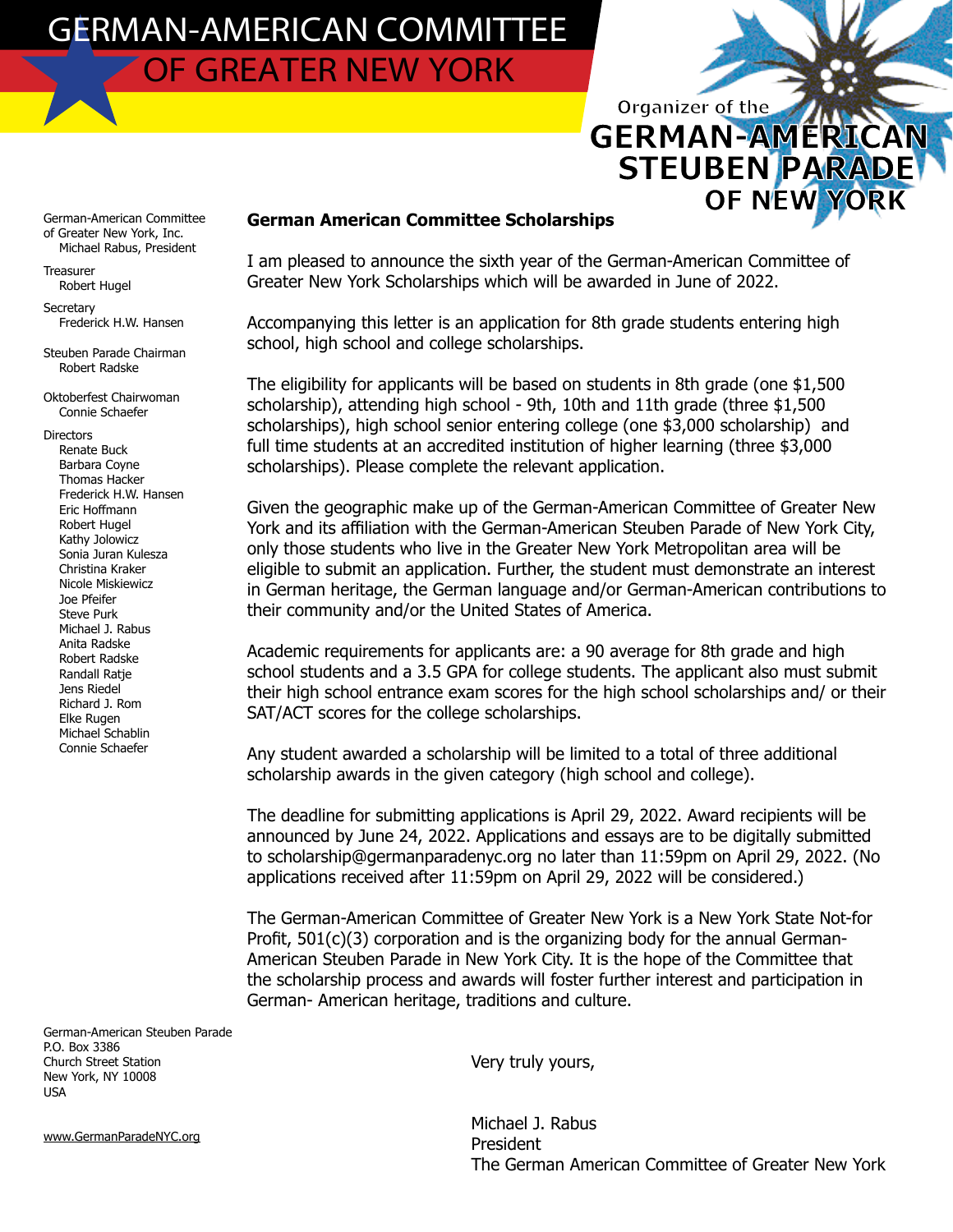|                                                                                                                                                                                                                                                                                                                                                                                                               | <b>OF NEW YOR</b>                                                                                                            |
|---------------------------------------------------------------------------------------------------------------------------------------------------------------------------------------------------------------------------------------------------------------------------------------------------------------------------------------------------------------------------------------------------------------|------------------------------------------------------------------------------------------------------------------------------|
| German-American Committee<br>of Greater New York, Inc.<br>Michael Rabus, President                                                                                                                                                                                                                                                                                                                            | 2022 Scholarship Application for High School Student(s)<br>(Applicants must be a U.S. Citizen or legal resident of the U.S.) |
| <b>Treasurer</b><br>Robert Hugel                                                                                                                                                                                                                                                                                                                                                                              |                                                                                                                              |
| Secretary<br>Frederick H.W. Hansen                                                                                                                                                                                                                                                                                                                                                                            |                                                                                                                              |
| Steuben Parade Chairman<br>Robert Radske                                                                                                                                                                                                                                                                                                                                                                      |                                                                                                                              |
| Oktoberfest Chairwoman<br>Connie Schaefer                                                                                                                                                                                                                                                                                                                                                                     |                                                                                                                              |
| <b>Directors</b><br>Renate Buck<br>Barbara Coyne<br>Thomas Hacker<br>Frederick H.W. Hansen<br>Eric Hoffmann<br>Robert Hugel<br>Kathy Jolowicz<br>Sonia Juran Kulesza<br>Christina Kraker<br>Nicole Miskiewicz<br>Joe Pfeifer<br><b>Steve Purk</b><br>Michael J. Rabus<br>Anita Radske<br>Robert Radske<br>Randall Ratje<br>Jens Riedel<br>Richard J. Rom<br>Elke Rugen<br>Michael Schablin<br>Connie Schaefer |                                                                                                                              |
|                                                                                                                                                                                                                                                                                                                                                                                                               | Date of Birth _________________________                                                                                      |
|                                                                                                                                                                                                                                                                                                                                                                                                               | High School you are planning to attend in September 2022                                                                     |
|                                                                                                                                                                                                                                                                                                                                                                                                               | Class Rank ________________________                                                                                          |
|                                                                                                                                                                                                                                                                                                                                                                                                               | (Please include the latest transcript or report card)                                                                        |
|                                                                                                                                                                                                                                                                                                                                                                                                               |                                                                                                                              |
|                                                                                                                                                                                                                                                                                                                                                                                                               | Occupations of your parents/quardians                                                                                        |
|                                                                                                                                                                                                                                                                                                                                                                                                               |                                                                                                                              |
|                                                                                                                                                                                                                                                                                                                                                                                                               | In a short paragraph tell us how you are connected to the German-American<br>Community.                                      |

Organizer of the

**GERMAN-AMERI** 

**STEUBEN PARA** 

Please list any organizations, clubs or German schools you have attended.

German-American Steuben Parade P.O. Box 3386 Church Street Station New York, NY 10008 USA

www.GermanParadeNYC.org

Attach a 500-600 word essay on the following topic: Describe one aspect of German culture, tradition or beliefs still being practiced or followed in the United States today and the significance of that to the fabric of this country.

The German-American Committee of Greater NY, Inc., the organizer of the Steuben Parade, is a 501(C)3 not for profit corporation registered in the State of New York. All donations and sponsorships are tax deductible.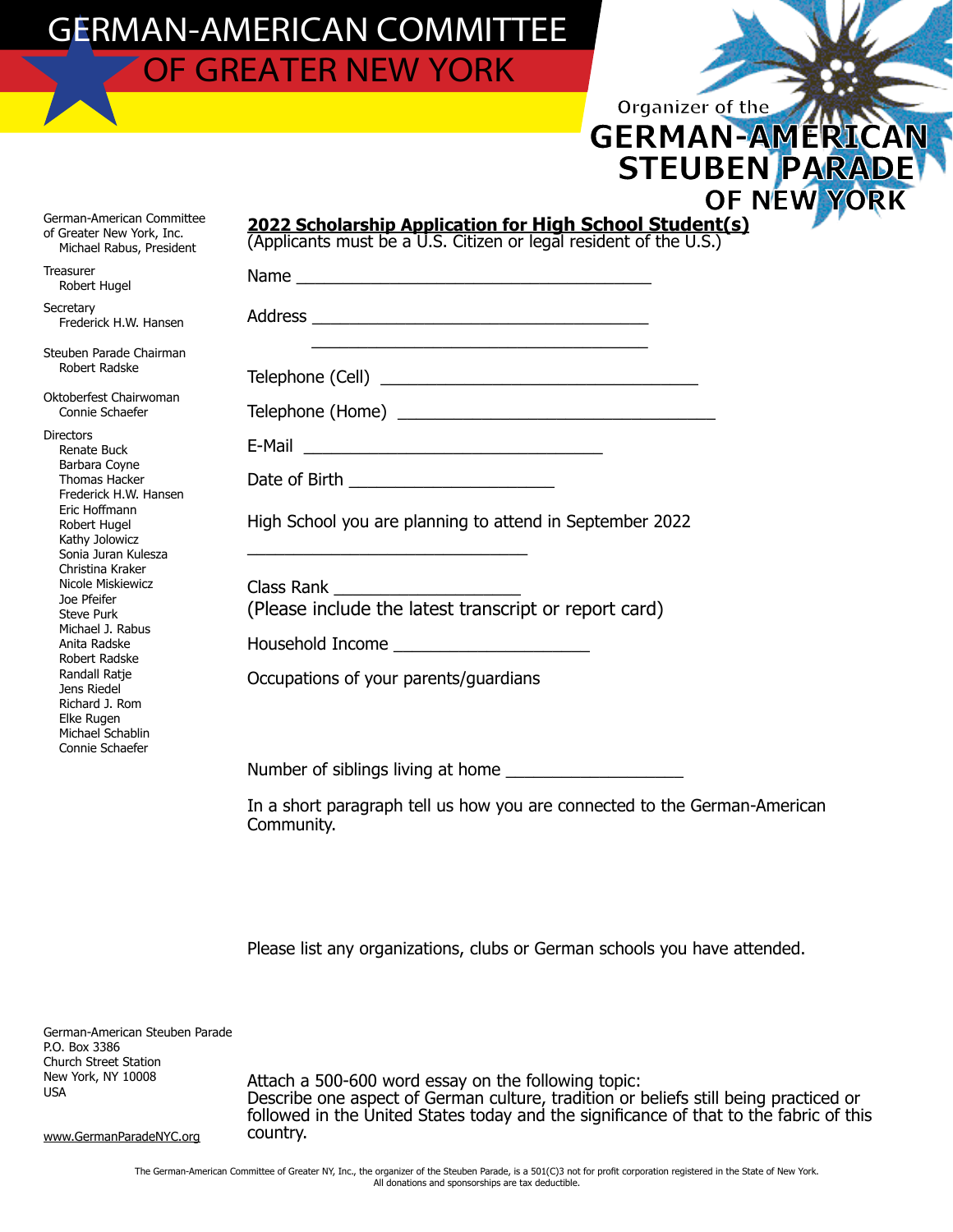|                                                                                                                                                                                                                                                                                                                                                                                                               | <b>STEUBEN PARA</b>                                                                                                                |
|---------------------------------------------------------------------------------------------------------------------------------------------------------------------------------------------------------------------------------------------------------------------------------------------------------------------------------------------------------------------------------------------------------------|------------------------------------------------------------------------------------------------------------------------------------|
| German-American Committee<br>of Greater New York, Inc.<br>Michael Rabus, President                                                                                                                                                                                                                                                                                                                            | 2022 Scholarship Application for College Student(s) OF NEW YO<br>(Applicants must be a U.S. Citizen or legal resident of the U.S.) |
| Treasurer<br>Robert Hugel<br>Secretary<br>Frederick H.W. Hansen                                                                                                                                                                                                                                                                                                                                               | Name                                                                                                                               |
| Steuben Parade Chairman<br>Robert Radske                                                                                                                                                                                                                                                                                                                                                                      |                                                                                                                                    |
| Oktoberfest Chairwoman<br>Connie Schaefer                                                                                                                                                                                                                                                                                                                                                                     |                                                                                                                                    |
| <b>Directors</b><br>Renate Buck<br>Barbara Coyne<br>Thomas Hacker<br>Frederick H.W. Hansen<br>Eric Hoffmann<br>Robert Hugel<br>Kathy Jolowicz<br>Sonia Juran Kulesza<br>Christina Kraker<br>Nicole Miskiewicz<br>Joe Pfeifer<br><b>Steve Purk</b><br>Michael J. Rabus<br>Anita Radske<br>Robert Radske<br>Randall Ratje<br>Jens Riedel<br>Richard J. Rom<br>Elke Rugen<br>Michael Schablin<br>Connie Schaefer | Date of Birth _____________________                                                                                                |
|                                                                                                                                                                                                                                                                                                                                                                                                               | College or University you are planning to attend in September 2022<br>Full time student _________ Yes __________ No                |
|                                                                                                                                                                                                                                                                                                                                                                                                               |                                                                                                                                    |
|                                                                                                                                                                                                                                                                                                                                                                                                               | Year of Graduation _________________________                                                                                       |
|                                                                                                                                                                                                                                                                                                                                                                                                               |                                                                                                                                    |
|                                                                                                                                                                                                                                                                                                                                                                                                               | Occupations of your parents/quardians                                                                                              |
|                                                                                                                                                                                                                                                                                                                                                                                                               |                                                                                                                                    |
|                                                                                                                                                                                                                                                                                                                                                                                                               | In a short paragraph tell us how you are connected to the                                                                          |

German-American Community.

Please list any organizations, clubs or German schools you have attended.

German-American Steuben Parade P.O. Box 3386 Church Street Station New York, NY 10008 USA

Attach a 500-600 word essay on: Describe one aspect of German culture, tradition or beliefs still being practiced or followed in the United States today and the significance of that to the fabric of this country.

Organizer of the

**GERMAN-AMERI** 

www.GermanParadeNYC.org